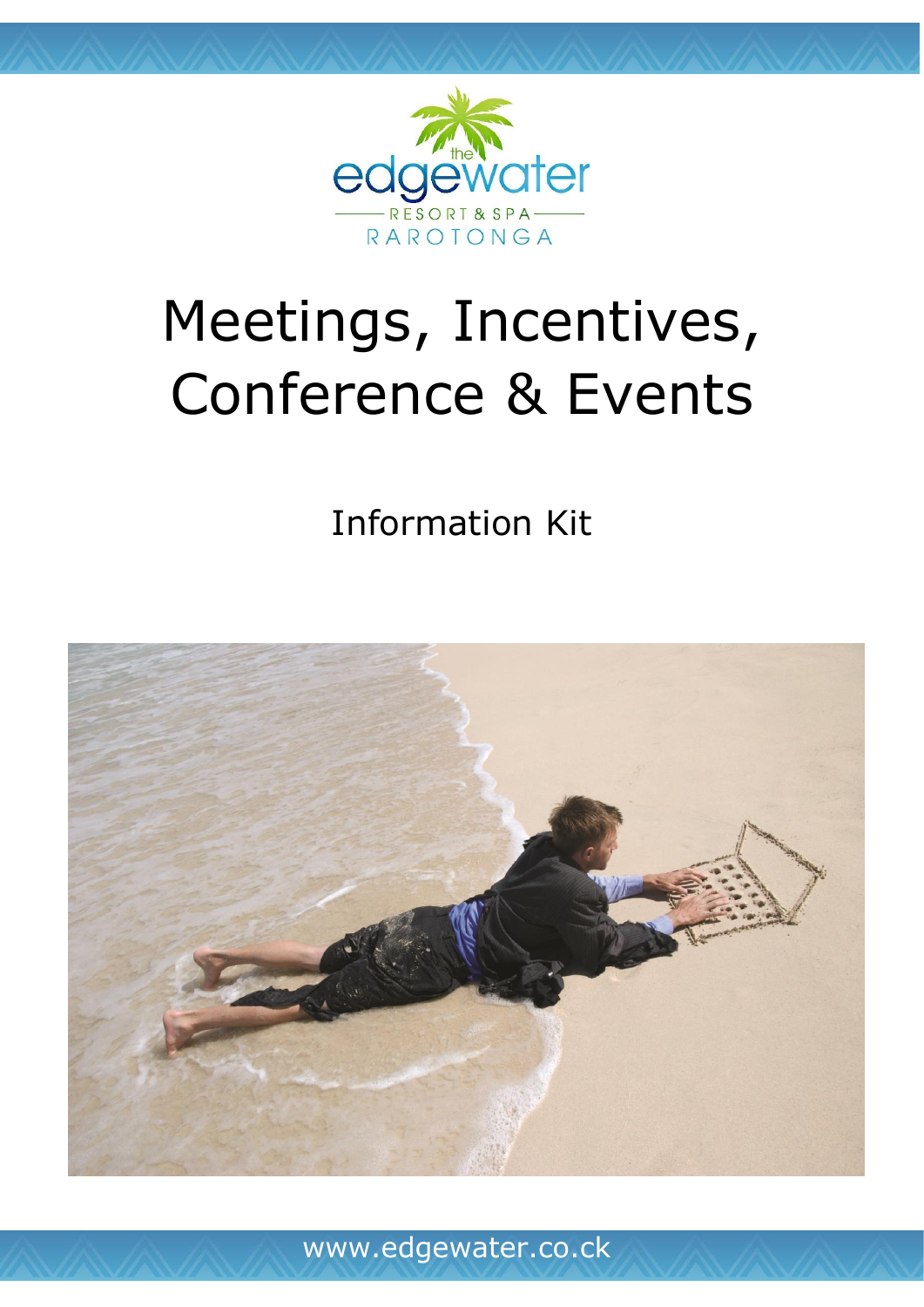## Table of Contents

| Page 3  | Welcome Letter                       |
|---------|--------------------------------------|
| Page 4  | <b>Highlights &amp; Features</b>     |
| Page 5  | <b>Meeting Facilities</b>            |
| Page 6  | <b>Catering Options</b>              |
| Page 7  | Group Activities, Tours & Excursions |
| Page 8  | <b>Optional Services</b>             |
| Page 9  | Our Rooms                            |
| Page 10 | <b>Terms &amp; Conditions</b>        |

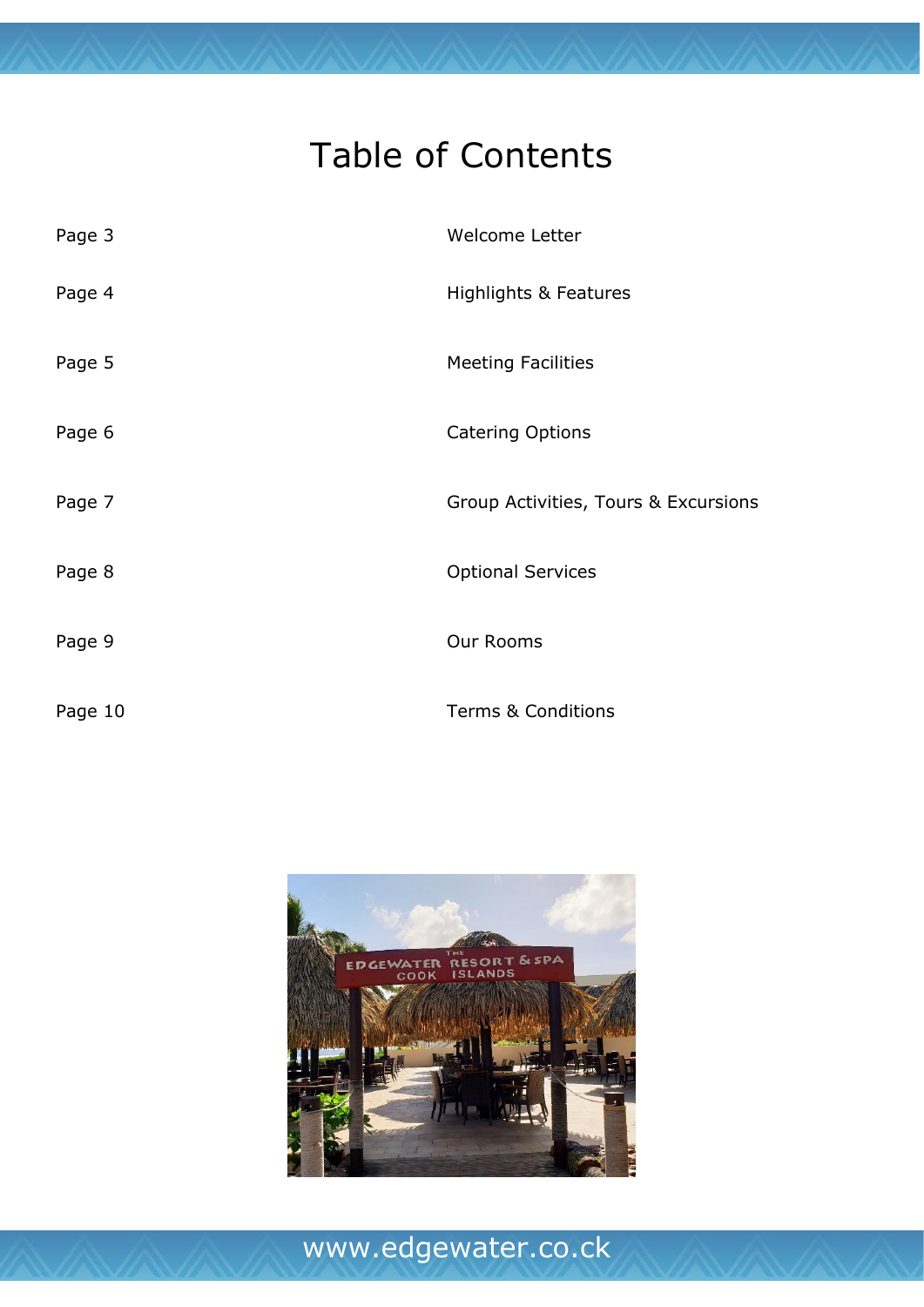#### Kia Orana!

We invite you to discover The Edgewater Resort & Spa, and our slice of paradise that has been extending its warm Polynesian welcome for more than 50 years.

We have 280 air-conditioned rooms, with many varied room types to suit groups of all sizes, and budgets.

Our coastal setting provides versatile outdoor venues from lush tropical gardens to white sandy beaches, plus our excellent service, food and comprehensive facilities make The Edgewater Resort & Spa the ideal location for your next meeting, incentive reward, conference or event.

From experience, we understand that servicing the group business requires skilled planning and project management to exceed each group's expectations.

Whether you are planning corporate travel, meetings, team building or incentive group trips, our team will ensure your event is not only successful it will also be fun and stress free.

For this reason, we have a dedicated team that will work closely with you in designing and delivering your group itinerary. Always ensuring a consistent experience for each group member, while always treating your participants as a complete group.

Our team prides itself on flexibility, attention to detail, communication, organisation, time management and a passion for you to see the best of Rarotonga — the people, the culture and the environment.

The Edgewater Resort & Spa has been the host of many events over its 50-year history. From corporate events for 500 delegates, to a small intimate incentive group, regardless of the size, we apply the same winning formula - can do attitude, professional personalised approach and the warm friendly Polynesian service that is uniquely The Edgewater Resort & Spa.

I look forward to welcoming you all to the Cook Islands and sharing the magic of Rarotonga with your clients.



Kia Manuia Franz Staufer General Manager.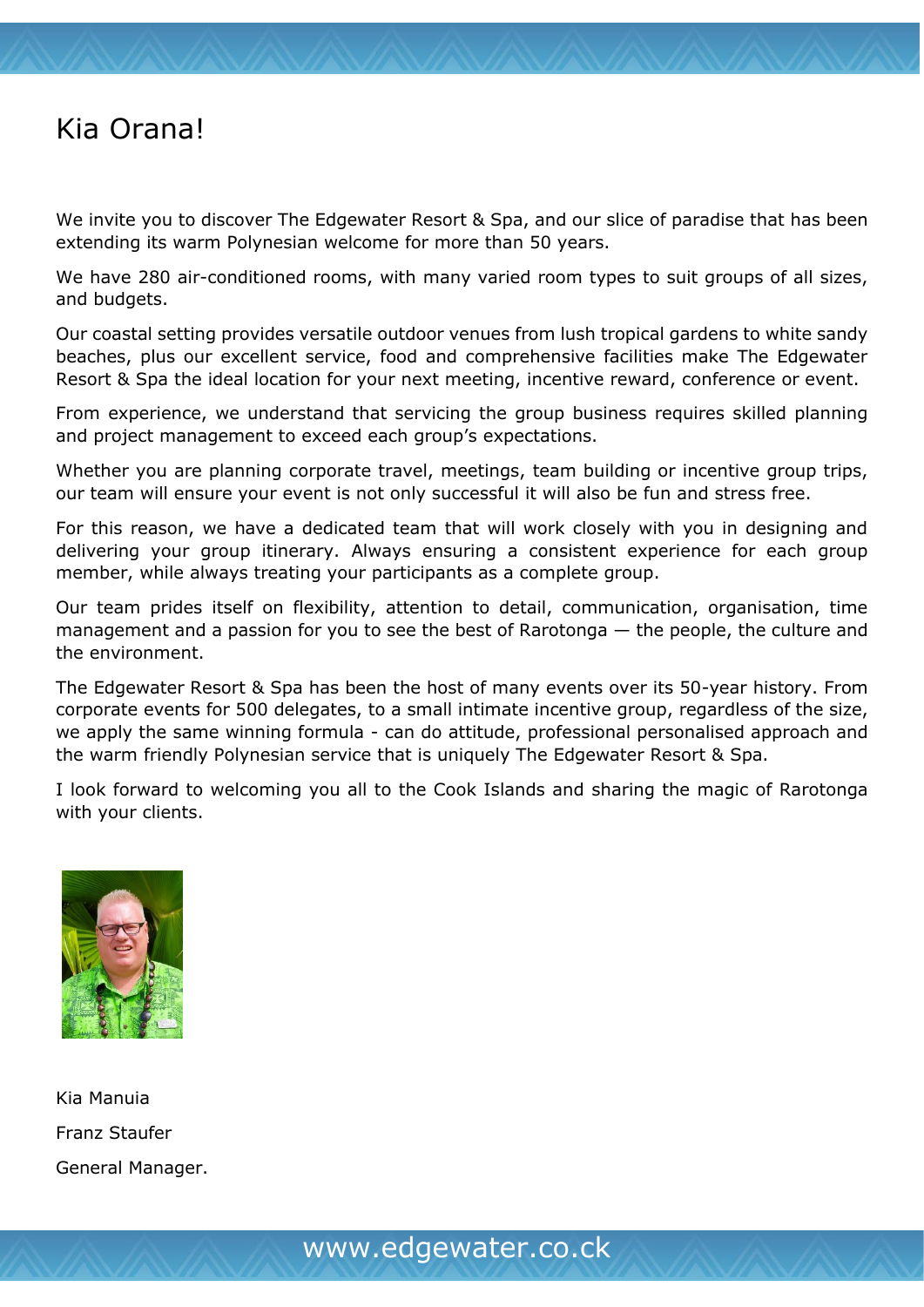### Highlights & Features

The Edgewater Resort & Spa is the ideal venue to combine work and play. The Resort features and highlights for your next conference are:

**Experienced** and professional Groups and Events managers with their 'can do' attitude will provide you and your clients with a successful fun and stress-free event. They can even streamline your client's arrival by organizing an express resort check-in at the airport, minimizing the time from arrival to your client's first cocktail.

**Spacious** air-conditioned conference rooms and function venues for all group sizes, styles and events. Break out rooms and operations centre available as well as in-room WIFI across the property.

**Variety** of Team - Building Programs that can be uniquely themed and tailored to your group's requirements.

**Resort** based entertainment options - private themed dinners, gala award nights and cultural shows can all be arranged.

**Range** of accommodation - over 280 air-conditioned rooms, with a variety of room categories to suit groups of all sizes, including our self-catering 3-bedroom Beachfront and Garden Villas.

**Ideal** location - on a beautiful white sandy beach on the sheltered sunset west coast of Rarotonga and just 10 minutes from Rarotonga's International airport.

**NZ dollar** is the Cook Islands currency, making the resort a cost-effective option for your next conference or event.

**Relaxed** resort atmosphere with warm island hospitality, professional and friendly staff, and a range of complimentary activities including fish feeding, cultural activities and our famous crab racing.

**Fully serviced** Coconut Kids Club and babysitting services - while the delegates meet, rest assured your children are in good care.

The Edgewater Resort & Spa is truly the ideal venue to combine work and play…. Or just play!

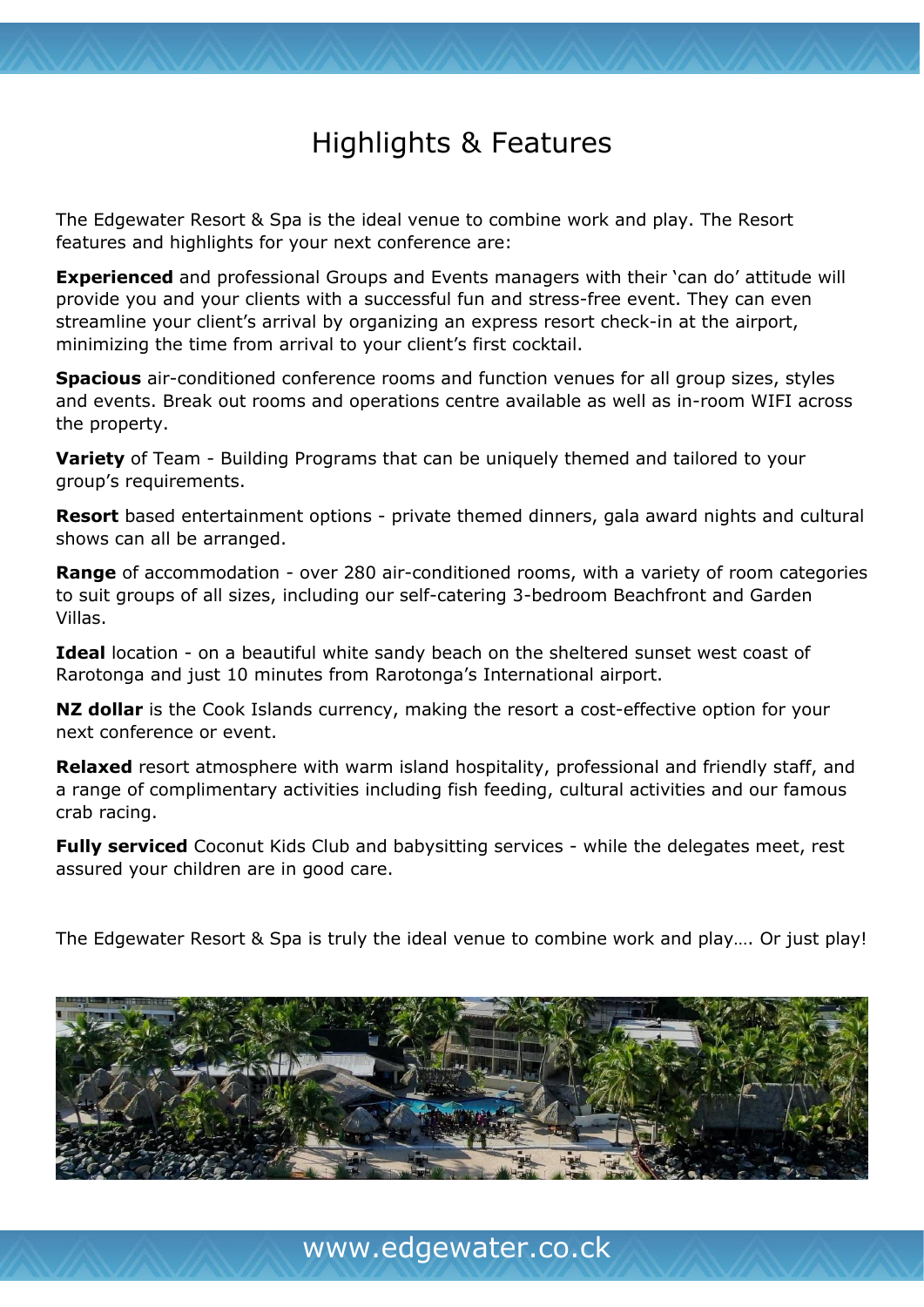### Meeting Facilities

**Our function venues** are fully equipped with everything you need for a successful event. In addition to the function rooms, attendees have full access to: -

- Audio visual equipment
- Wireless Internet
- Additional room for an operations centre
- Outdoor function venues
- Pre-function venues
- Meeting and Events Managers
- Wedding Managers
- Free Parking
- Conference Administration Office
- Orientation Program

#### **Are Vananga – Conference Centre**

Our Are Vananaga (Conference Centre) can seat up to 120 delegates theatre style. It also has a self-contained Conference Administration Office with direct phone line and complimentary computers and printers.

#### **Te Kou – Board Room**

With boardroom seating for up to 12 people, this is the perfect space for a break-out room, or smaller meeting. With computer, large flat screen for all to view and phone line.

#### **Umu Hut**

Our outdoor open-air Umu Hut provides a pleasant alternative for a meeting with a difference. Located over-looking our lagoon, small groups can enjoy a business lunch or meeting, in style. Seats 80 people theatre style or 50 classroom and boardroom style.

#### **Marae Tai – Gathering Place by the Sea** (Sand Deck)

The latest addition to The Edgewater Resort & Spa, our Marae Tai. Use this large sand deck for a break-out space, private dinner, team bonding sessions - its uses are endless. Seats up to 120 for dinner.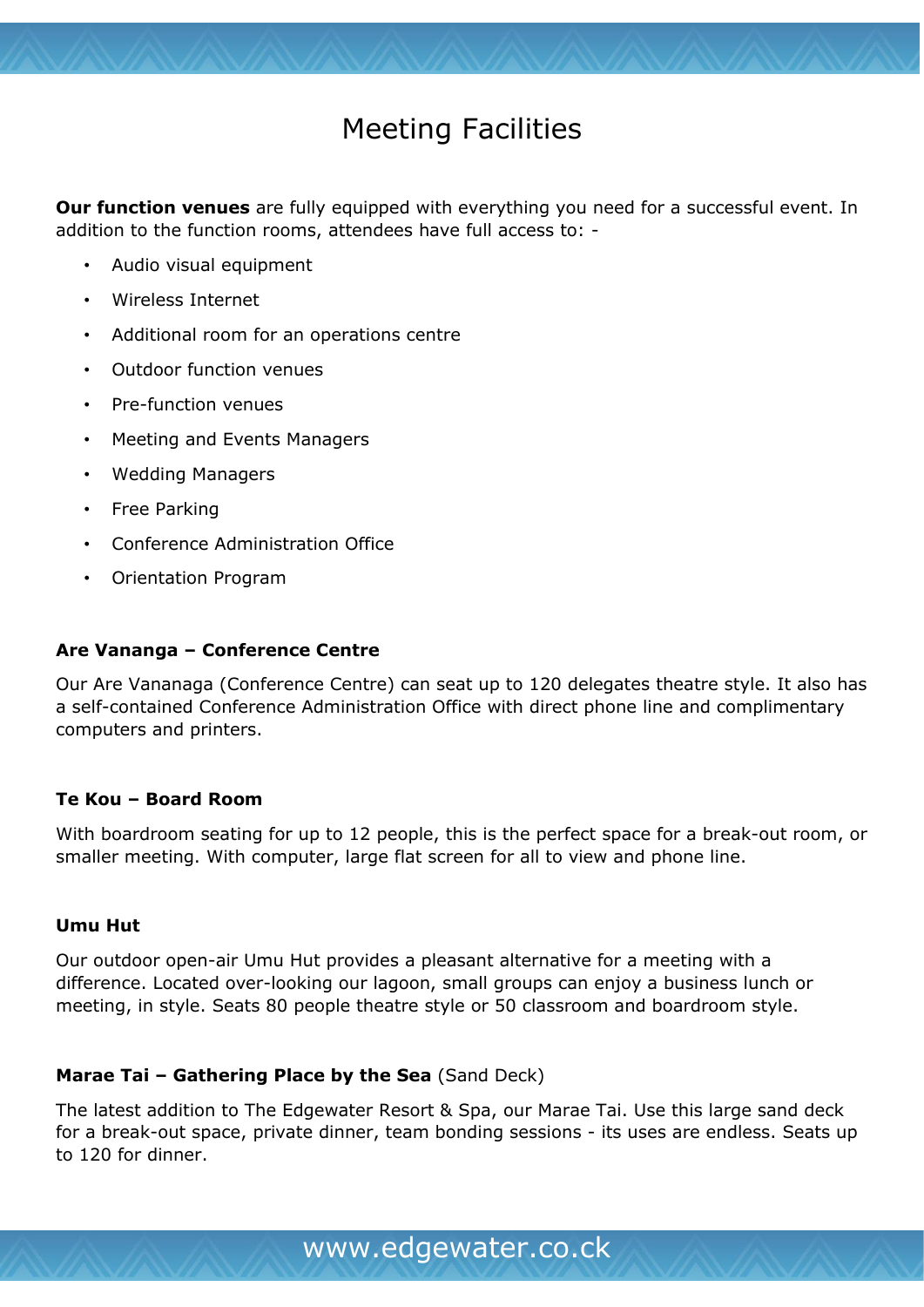### Catering Options

From the traditional morning and afternoon tea, to something unique to you, we can cater to everyone here at The Edgewater Resort & Spa. We have extensive menus and options, including allergy solutions.

- All day Tea and Coffee
- Morning and Afternoon Tea
- Finger Food
- Platters
- Working Lunches
- Buffet Lunches
- Plated Dinners
- Themed Dinners
- Cocktail Menus
- Local Fruits
- Desserts

Our team can create a menu that works for your needs and requirements during your time here at The Edgewater Resort & Spa. For something as elegant or as simple as you need.

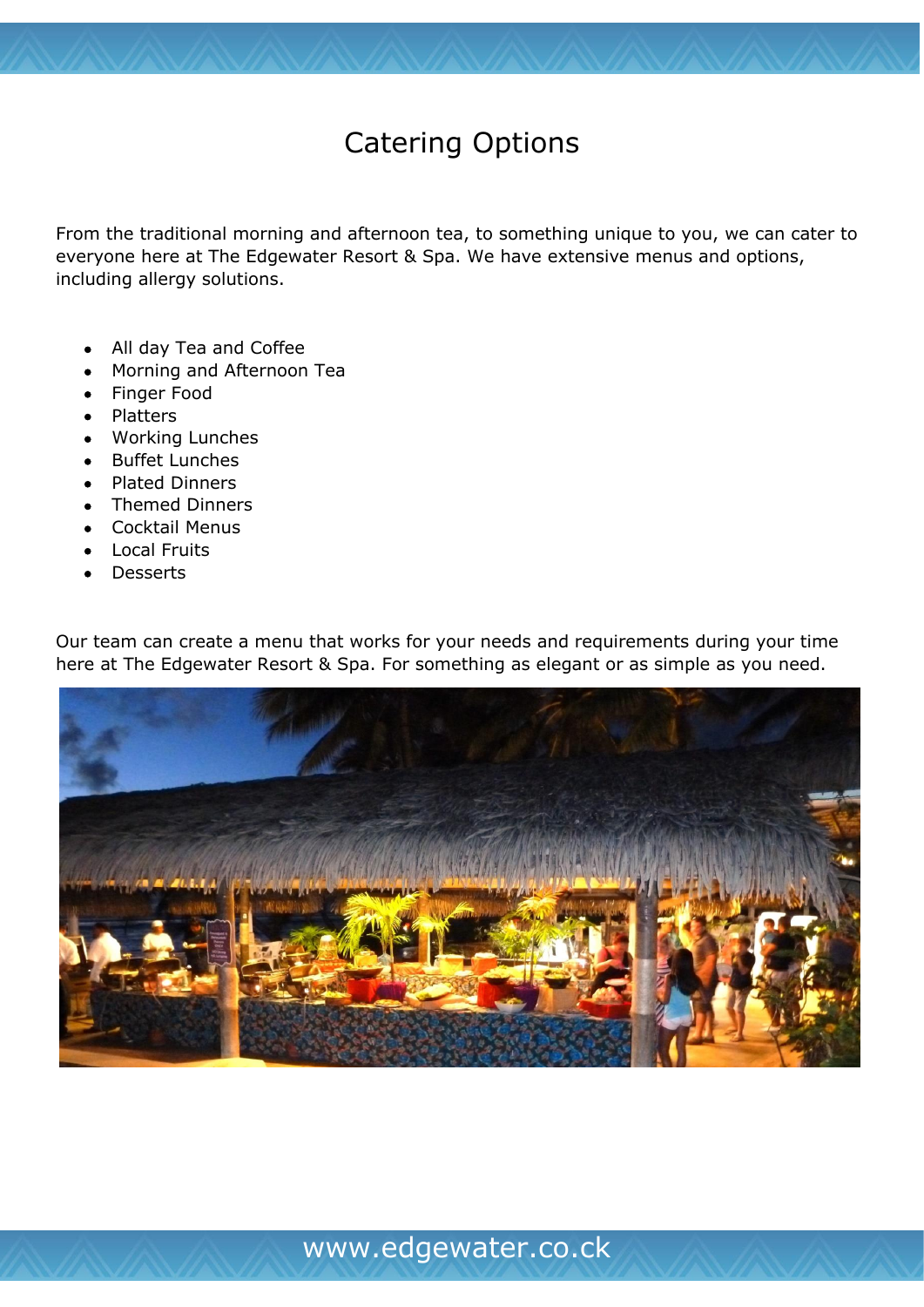#### Group Activities, Tours & Excursions

Rarotonga is a fun island to explore at leisure and it is more exciting to explore as part of a group. A highlight for groups staying at The Edgewater Resort & Spa is our vast range of activity options available.

#### **On-site Resort Activities**

The Edgewater Resort & Spa offers the Cook Islands' most extensive range of activities.

Our range of **FREE** daily activities include snorkelling safaris, fish feeding, tennis, guided nature and village walks, crab hunting and crab racing, coconut climbing & husking show, lessons in island dancing, pareu (sarong) tying, palm-frond weaving and ei making.

Our **Activities Hut** is located poolside and is open daily.

Our Activities Staff would be delighted to assist group members with beach towels and equipment for Resort activities, plus they all have an extensive local knowledge.

The Resort offers plenty of sun-loungers throughout the beach and poolside to help you relax and unwind.

The following are some options and/or ideas for days out of The Resort or team building.

- Amazing Race
	- o Around the island
	- o Learn some history
	- o Eat some local foods
		- Minimum 30 people required
- Night Life Tour
	- o Tour some of Rarotonga's top bars
	- o Using the Night Life Fun Bus
		- Minimum 30 people required
- Beach Picnic and Sports Day
	- o Can be themed around the 'Survivor' television series
	- o Private beach location with lagoon
	- o Full day excursion, can be fully catered by The Resort
		- Other activities can include (but are not limited to)
			- Vaka races
			- Beach Volleyball
			- Snorkelling tours
			- Coconut Husking competition
			- Tug of war

Or something else…..

• Pa's Cross Island Tour, Treks into the Takitumu Conservation area, Game Fishing, Golf, Scuba Diving, Turtle Tours, SuP Tours, Mountain Biking Tours…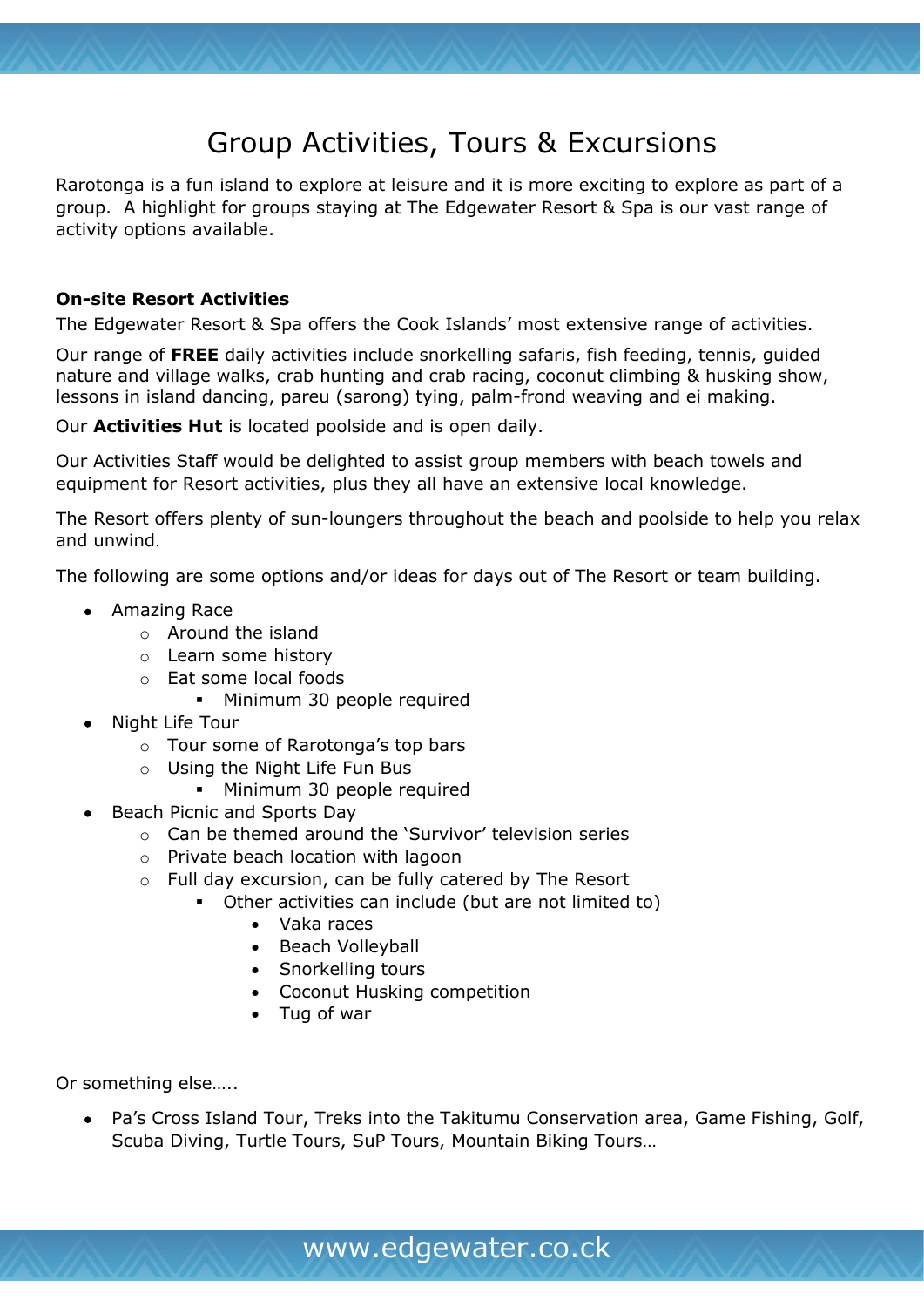### Optional Services

We offer a great range of optional extras, which covers everything from entertainment to spa treatments and pampering. Whether you want minimal fuss or an extravaganza, we are happy to arrange it for you.

Options to Consider:

- Upgrade to Cooked Breakfast Daily
- Room Drops
- Special Amenities and or gifts
- Welcome Packs, or gifts
- Welcome cocktail function
- Transfers to and from the airport
	- o Meet and greet at the airport
	- o Chilled bottled water
	- o Cook Island ei (Fresh flower garlands)
	- o Private transfer in an air-conditioned coach
- Express check in at the airport
- WIFI services
- Spa Treatments
- Early Check In
- Late Check Out
- Operations Centre
- Private Dinners with entertainment
- Private Island Umukai Feast and Show

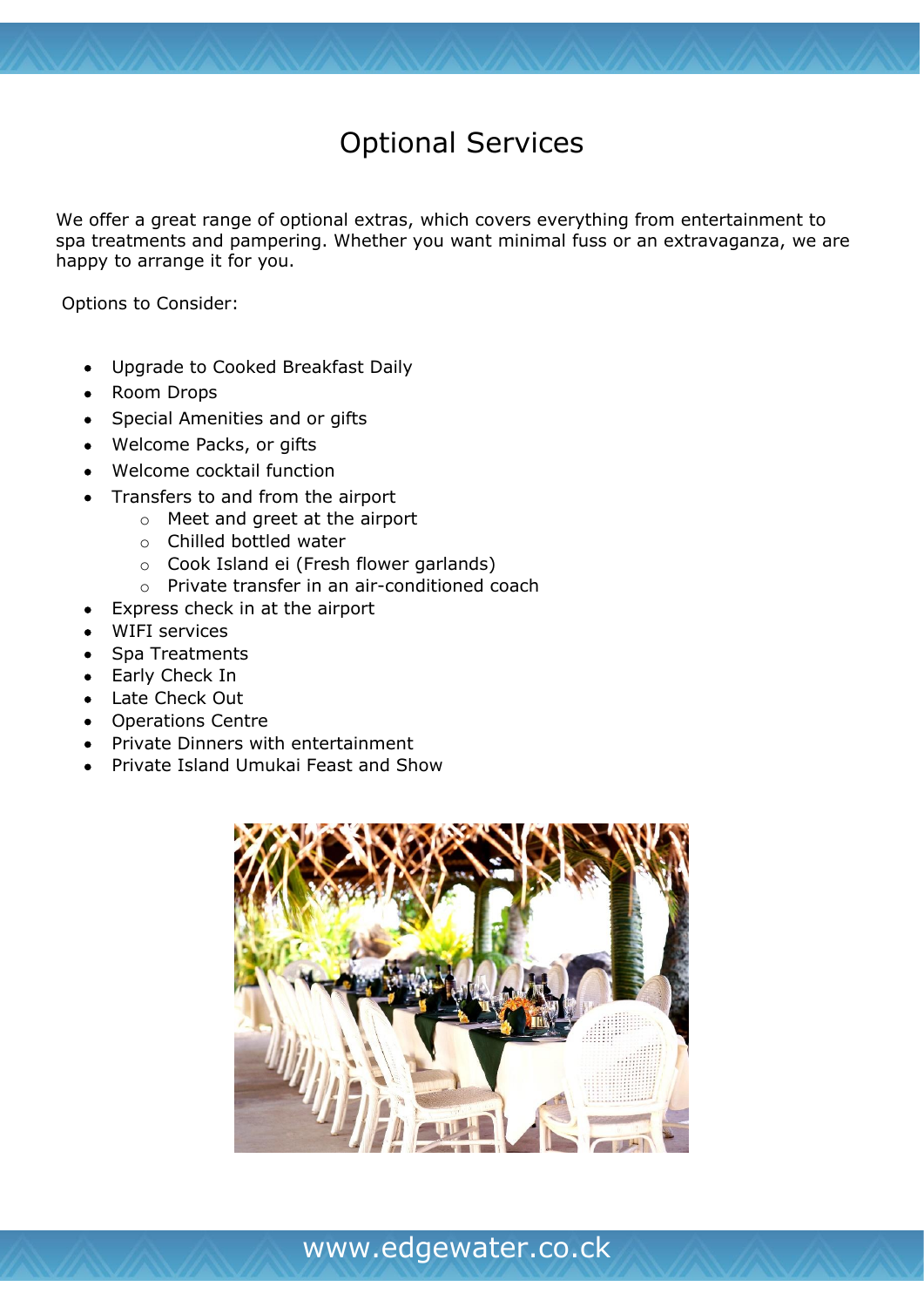### Our Rooms

The Edgewater Resort & Spa is located on the western sunset side of Rarotonga, bordering a beautiful white sand beach and blue lagoon. The Resort is the perfect choice for any sized group with any sized budget.

Set amongst 6 acres of lush tropical gardens and a short stroll from the beach and lagoon, The Edgewater Resort & Spa offers a variety of room types.

- Garden View Rooms
	- o Spacious and comfortable
	- o Set amongst the lush gardens
	- o A quick 50 metre walk to the beach
- Garden Superior Rooms
	- o Great afternoon sun
	- o Modern
	- o Short stroll to the pool or lagoon
- Lagoon View Rooms
	- o 180-degree views of the lagoon
	- o Modern
	- o Just metres from the lagoon and pool
- Beachfront Deluxe Rooms
	- o 180-degree views of the lagoon
	- o Full balcony
	- o Spacious
	- o Spa Bath
- 3-Bedroom Garden Villas
	- o Home away from home
	- o Three bedrooms, two bathrooms
	- o Fully self-contained, including washing machine
- 3-Bedroom Beachfront Villas
	- o Three bedrooms, two bathrooms
	- o 180-degree views of the lagoon
	- o Fully self-contained
	- o Outdoor entertaining area

To see more – head to

<https://www.edgewater.co.ck/book-now>